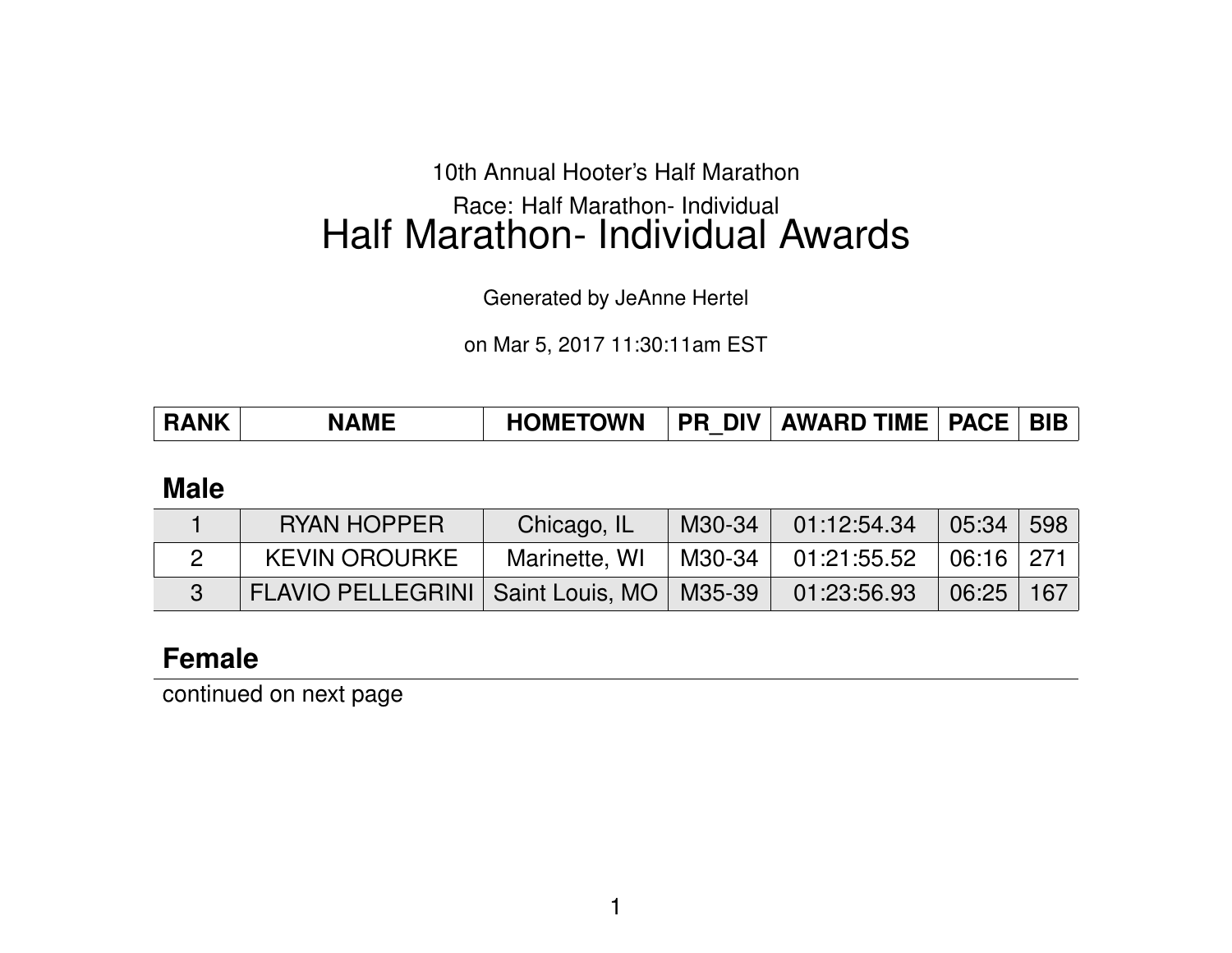continued from previous page

| <b>RANK</b> | <b>NAME</b>           | <b>HOMETOWN</b>               |        | PR DIV AWARD TIME   PACE   BIB |                  |  |
|-------------|-----------------------|-------------------------------|--------|--------------------------------|------------------|--|
|             | <b>KAYLA EASTERLY</b> | North Fort Myers, FL   F13-19 |        | 01:24:23.79                    | $06:27$ 507      |  |
|             | KATHY REPPERGER       | Cape Coral, FL                | F35-39 | 01:31:07.94                    | $06:58 \mid 356$ |  |
|             | <b>KATIE AVERY</b>    | <b>Bonita Springs, FL</b>     | F20-24 | 01:36:14.33                    | $07:21$ 389      |  |

## **Male Master**

| <b>MICHAEL MCHUGH</b> | Fort Myers, FL | M45-49 | 01:24:55.29 | 06:29 | 497 |
|-----------------------|----------------|--------|-------------|-------|-----|
| YANCEY PALMER         | Fort Myers, FL | M40-44 | 01:25:49.27 | 06:34 | 552 |
| <b>PAUL KUSEK</b>     | Naples, FL     | M55-59 | 01:27:07.61 | 06:40 | 274 |

### **Female Master**

| <b>PAM WALTER</b>        | Cologne, MN    | F55-59 | 01:36:20.22 | 07:22                      | - 62 |
|--------------------------|----------------|--------|-------------|----------------------------|------|
| <b>FLORENCE CRAWFORD</b> | Fort Myers, FL | F40-44 | 01:36:56.45 | $\mid 07:25 \mid 678 \mid$ |      |
| PATTY ORMSBY             | Fort Myers, FL | F50-54 | 01:37:30.16 | 07:27                      | 526  |

## **M Grandmaster**

| $MIII$ $MIO$<br><u>LAAFIYAAFIZ</u> | N<br>$\overline{\text{rappes}, \text{r}}$ | MEE EQ<br>᠊᠇ᠳᡂ᠇ᡂ | 0.4.07.07.01<br>TU. TU. TI J | $\Omega$ . $\Omega$<br>00. <del>4</del> 0 | 277 |
|------------------------------------|-------------------------------------------|------------------|------------------------------|-------------------------------------------|-----|
| continued on novt nago             |                                           |                  |                              |                                           |     |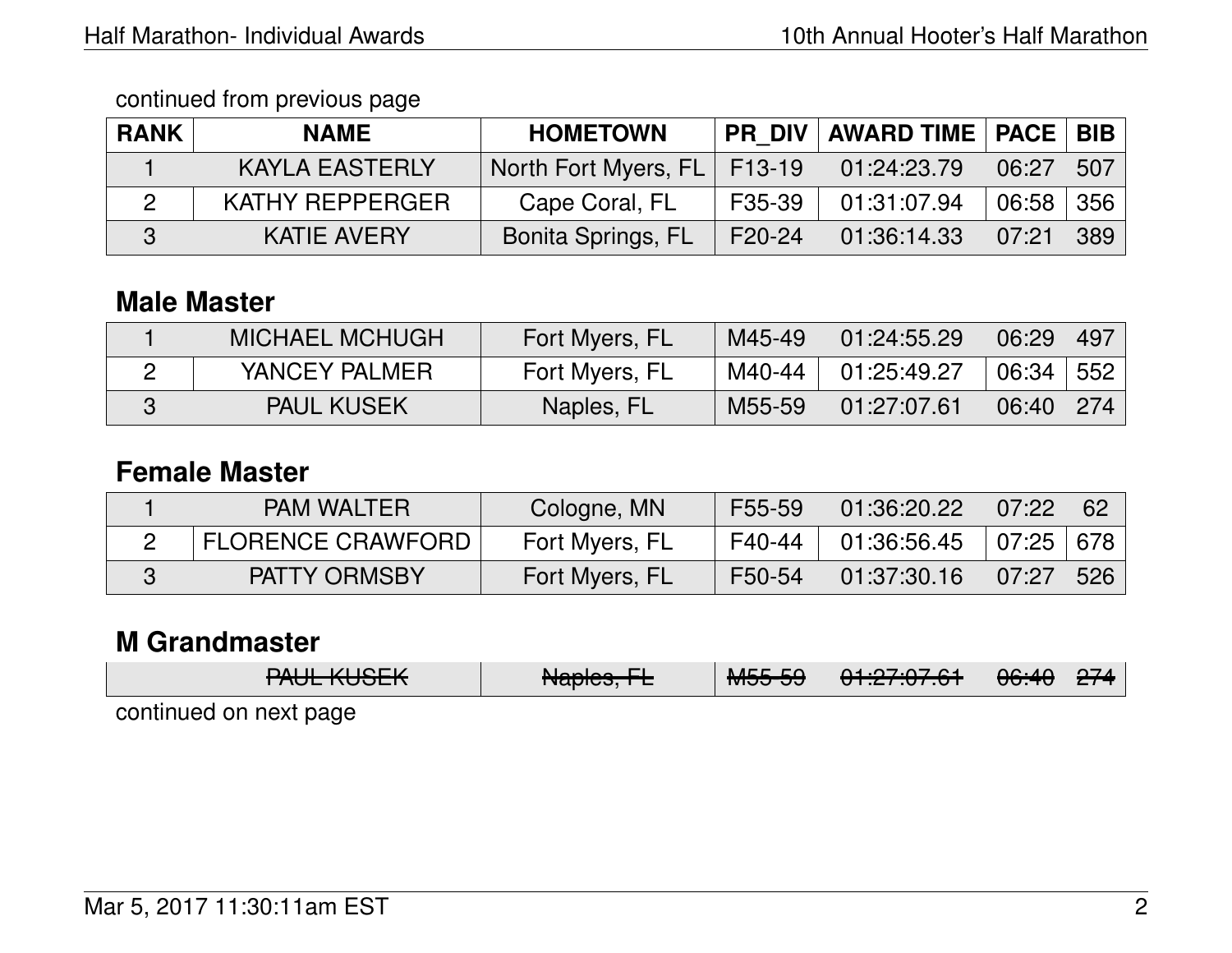continued from previous page

| <b>RANK</b> | <b>NAME</b>            | <b>HOMETOWN</b>                                   |        | PR DIV   AWARD TIME   PACE   BIB |             |        |
|-------------|------------------------|---------------------------------------------------|--------|----------------------------------|-------------|--------|
|             | DANIEL CRONEN          | Fort Myers Beach, FL   M50-54 $\vert$ 01:29:46.04 |        |                                  | 06:52   594 |        |
|             | <b>TED BLANKENSHIP</b> | Naples, FL                                        | M50-54 | 01:29:58.99                      | 06:53 378   |        |
|             | S. MARK COURTNEY       | Grove City, PA                                    | M60-64 | 01:34:01.72                      | 07:11       | -371 I |

# **F Grandmaster**

|   | <b>PAM WALTER</b>             | Cologne, MN       | <del>F55-59</del> | 01:36:20.22 | <del>07:22</del> | 62               |
|---|-------------------------------|-------------------|-------------------|-------------|------------------|------------------|
|   | DATTV ODMODV<br>TALLT OHIMODT | Fort Myers, FL    | <del>F50-54</del> | 01:37:30.16 | <del>07:27</del> | <del>526</del> ∣ |
|   | <b>KAREN MILES</b>            | Fort Myers, FL    | F60-64            | 01:37:36.32 | 07:28            | 555              |
|   | <b>MARIAN GRANT</b>           | Stratford, Canada | F60-64            | 01:43:21.87 | 07:54            | 650              |
| 3 | <b>O. FUENTES</b>             | Cape Coral, FL    | F50-54            | 01:45:07.52 | 08:02            | 312              |

# **M Senior Grandmaster**

| S. MARK COURTNEY        | Grove City, PA            | <del>M60-64</del> | 01:34:01.72 | $\sqrt{07.11}$ | <del>371</del>            |
|-------------------------|---------------------------|-------------------|-------------|----------------|---------------------------|
| ROBERT DEFRANCESCO      | <b>Bonita Springs, FL</b> | M60-64            | 01:35:46.57 | 07:19          | 287                       |
| <b>TOM SAGINAK</b>      | <b>Findley Lake, NY</b>   | M60-64            | 01:42:45.81 | / 07:51 /      | $^{\circ}$ 372 $^{\circ}$ |
| <b>CRAIG HARRINGTON</b> | Mc Cool, MS               | M60-64            | 01:44:29.52 | 07:59          | 327                       |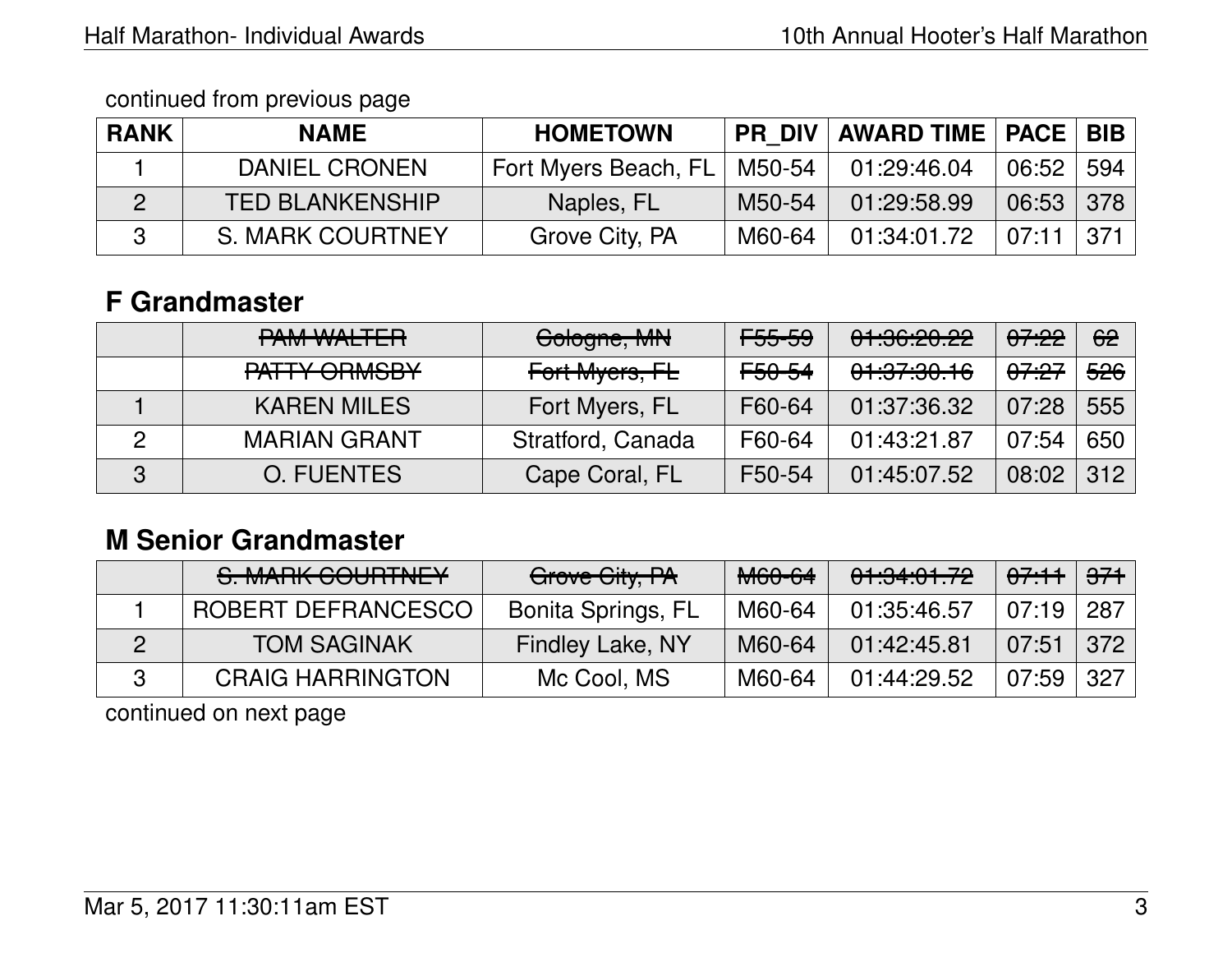| <b>RANK</b> | <b>NAME</b> | <b>HOMETOWN</b> | <b>PR DIV</b> | <b>AWARD TIME   PACE   BIB</b> |  |  |
|-------------|-------------|-----------------|---------------|--------------------------------|--|--|
|-------------|-------------|-----------------|---------------|--------------------------------|--|--|

## **F Senior Grandmaster**

|   | <b>KAREN MILES</b>                     | Fort Myers, FL       | F60-64            | 01:37:36.32 | <del>07:28</del> | <del>555</del> |
|---|----------------------------------------|----------------------|-------------------|-------------|------------------|----------------|
|   | MADIAN COANIT<br><b>NIALIAN SUMMIT</b> | Stratford, Canada    | <del>F60-64</del> | 01:43:21.07 | <del>07:54</del> | <del>650</del> |
|   | <b>MAURA MACNEILL</b>                  | Fort Myers Beach, FL | F60-64            | 01:50:45.11 | 08:28            | 278            |
|   | <b>DEBRA CHRISMAN</b>                  | Cape Coral, FL       | F60-64            | 02:05:14.53 | 09:34            | -35            |
| 3 | <b>MARILYN DUARTE</b>                  | Naples, FL           | F60-64            | 02:07:30.34 | 09:45            | 432            |

#### **M13-19**

| <b>ASHBY BELCASTRO</b> | Fort Myers, FL | M <sub>13</sub> -19 | 01:33:36.82 | 07:09 | 294 |
|------------------------|----------------|---------------------|-------------|-------|-----|
| ANDREW RATZ            | Fort Myers, FL | M13-19              | 01:44:16.60 | 07:58 | 669 |
| <b>JIMMY DWYER</b>     | Fort Myers, FL | $M13-19$            | 01:50:54.47 | 08:28 | 654 |

# **F13-19**

| <i>VAVIA</i> FACTEDIV<br>IVALLA LAQTERET | North Fart Muaro FL<br>$\overline{1}$ | ' <del>F13-19</del> ' | <u>_04 .04 .00 .70 </u><br>$\sqrt{1.44.40.13}$ | <del>06:27</del> | 507 |
|------------------------------------------|---------------------------------------|-----------------------|------------------------------------------------|------------------|-----|
| NATALIE IPPOLITO                         | Fort Myers, FL                        | F13-19                | $01:43:47.80$ 07:56 685                        |                  |     |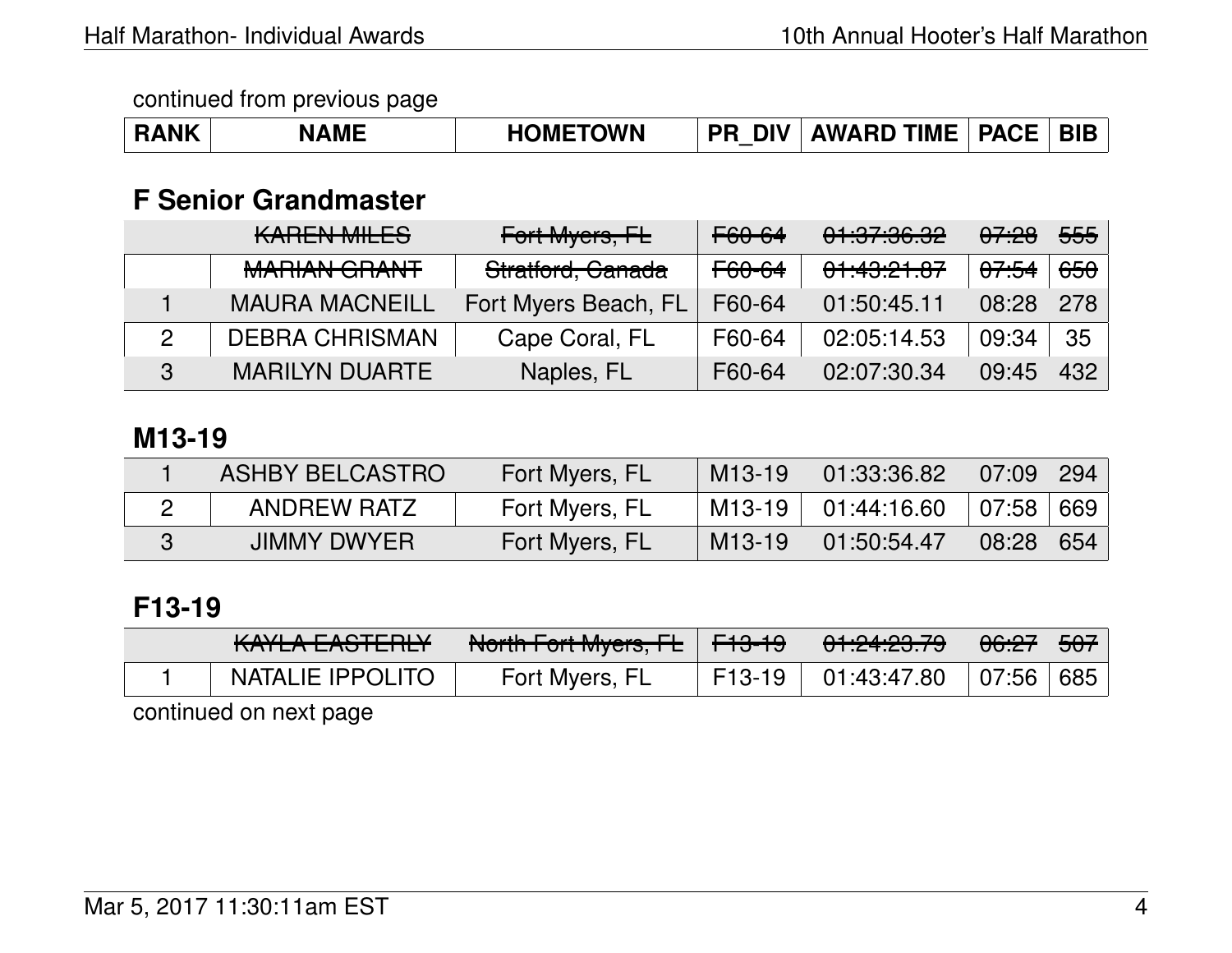| <b>RANK</b> | <b>NAME</b>         | <b>HOMETOWN</b> | <b>PR DIV</b>       | '   AWARD TIME   PACE   BIB |       |             |
|-------------|---------------------|-----------------|---------------------|-----------------------------|-------|-------------|
|             | <b>SARAH LABODA</b> | Fort Myers, FL  | F <sub>13</sub> -19 | 01:59:12.96                 | 09:07 | $\vert$ 209 |
|             | <b>EMILY SUMMA</b>  | Fort Myers, FL  | F <sub>13</sub> -19 | 02:19:39.52                 | 10:40 | 138         |

## **M20-24**

| <b>GABRIEL MIRANDA</b> | <b>Lehigh Acres, FL</b> | M20-24 | $\setminus$ 01:34:58.16 $\mid$ 07:15 $\mid$ 545 $\mid$ |           |  |
|------------------------|-------------------------|--------|--------------------------------------------------------|-----------|--|
| <b>TYLER HUNTER</b>    | Naples, FL              | M20-24 | $^+$ 01:35:41.74 $+$ 07:19 $+$ 127 $\pm$               |           |  |
| <b>SEAN SNYDER</b>     | Sarasota, FL            | M20-24 | 01:42:34.40                                            | 07:50 576 |  |

### **F20-24**

| KATIE AVERY            | Bonita Springs, FL | <del>F20-24</del> | 01:36:14.33 | <sup>'</sup> <del>07:21</del> ∖ | <del>389</del> |
|------------------------|--------------------|-------------------|-------------|---------------------------------|----------------|
| <b>HALEY EMERSON</b>   | Fort Myers, FL     | F20-24            | 01:39:11.88 | 07:35                           | 464∣           |
| ROSHELLE GALLO         | Fort Myers, FL     | F20-24            | 01:49:39.94 | 08:23                           | 499            |
| <b>LAUREN MOORHEAD</b> | Fort Myers, FL     | F20-24            | 02:10:24.12 | 09:58                           | -37            |

#### **M25-29**

|                        | <b>SHAWN DAHL</b> | Tampa, FL | M25-29 | 01:25:26.40 | $\sqrt{06:32}$ | 602 |  |  |
|------------------------|-------------------|-----------|--------|-------------|----------------|-----|--|--|
| continued on novt nogo |                   |           |        |             |                |     |  |  |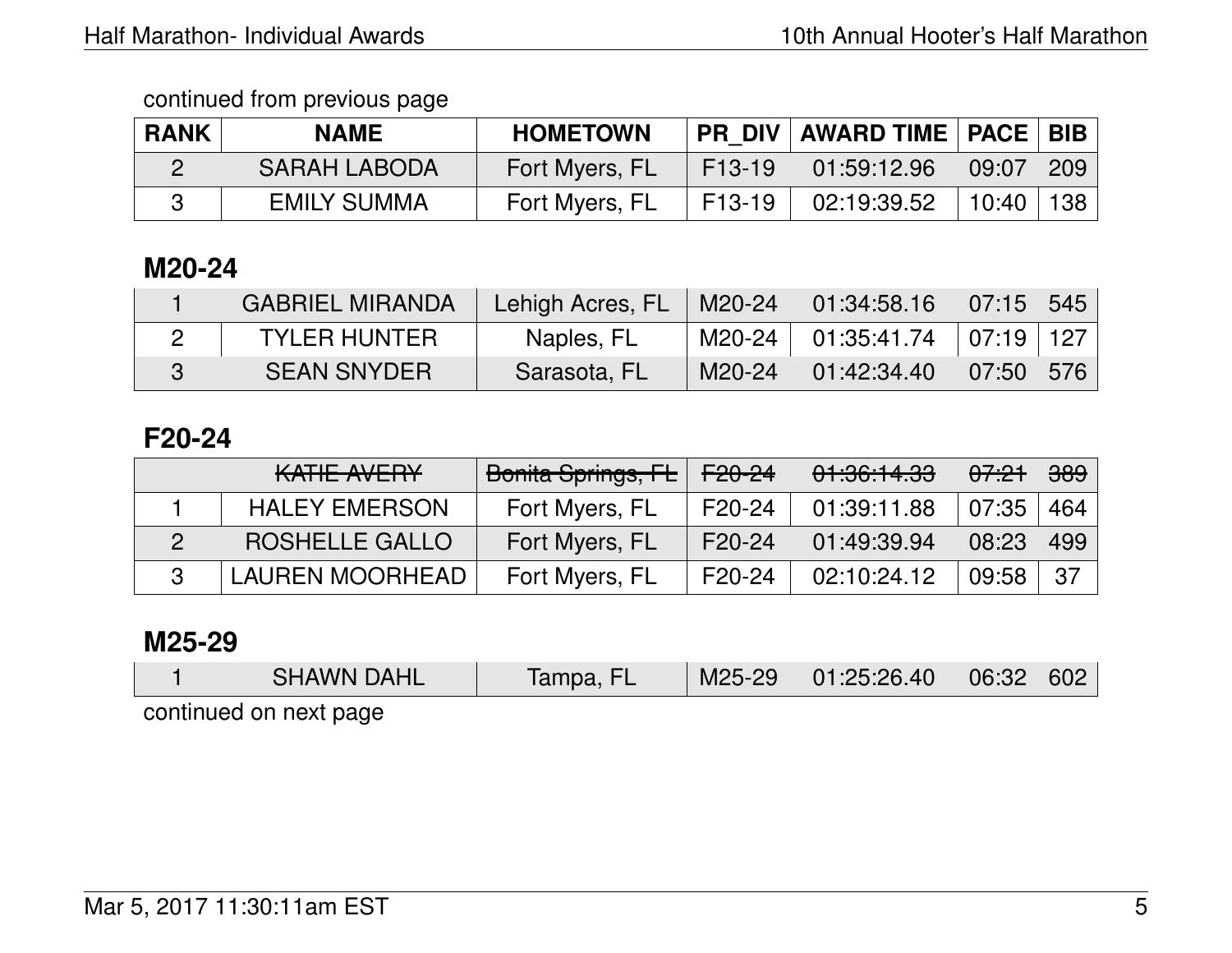| <b>RANK</b> | <b>NAME</b>         | <b>HOMETOWN</b> | <b>PR DIV</b> | <b>AWARD TIME   PACE   BIB</b>                |           |  |
|-------------|---------------------|-----------------|---------------|-----------------------------------------------|-----------|--|
|             | <b>JOHNSON PAUL</b> | Naples, FL      | M25-29 I      | $\vert$ 01:33:30.84 $\vert$ 07:09 $\vert$ 655 |           |  |
|             | <b>JACK SOLAK</b>   | Fort Myers, FL  | M25-29        | 01:39:31.83                                   | 07:36 216 |  |

# **F25-29**

| <b>CARLY HOWELL</b> | Fort Myers, FL              | F25-29              | 01:39:50.46 | 07:38 599          |     |
|---------------------|-----------------------------|---------------------|-------------|--------------------|-----|
| ALANNA SCACCIA      | Port Charlotte, FL   F25-29 |                     | 01:42:39.01 | 07:51              | 405 |
| <b>PAIGE KELLY</b>  | Estero, FL                  | F <sub>25</sub> -29 | 01:45:25.45 | $\mid$ 08:03   572 |     |

### **M30-34**

|               | RYAN HOPPER           | Chicago, IL               | <b>M30-34</b>     | 01:12:54.34 | <del>05:34</del> | 598 |
|---------------|-----------------------|---------------------------|-------------------|-------------|------------------|-----|
|               | <b>KEVIN OROURKE</b>  | Marinette, WI             | <del>M30-34</del> | 01:21:55.52 |                  |     |
|               | <b>OSCAR CORREDOR</b> | Fort Myers, FL            | M30-34            | 01:28:26.94 | 06:46            | 522 |
| $\mathcal{P}$ | MATTHEW DEFRANCESCO   | <b>Bonita Springs, FL</b> | M30-34            | 01:30:57.01 | 06:57            | 286 |
| 3             | <b>NICHOLAS POHL</b>  | Naples, FL                | M30-34            | 01:31:31.51 | 07:00            | 422 |

# **F30-34**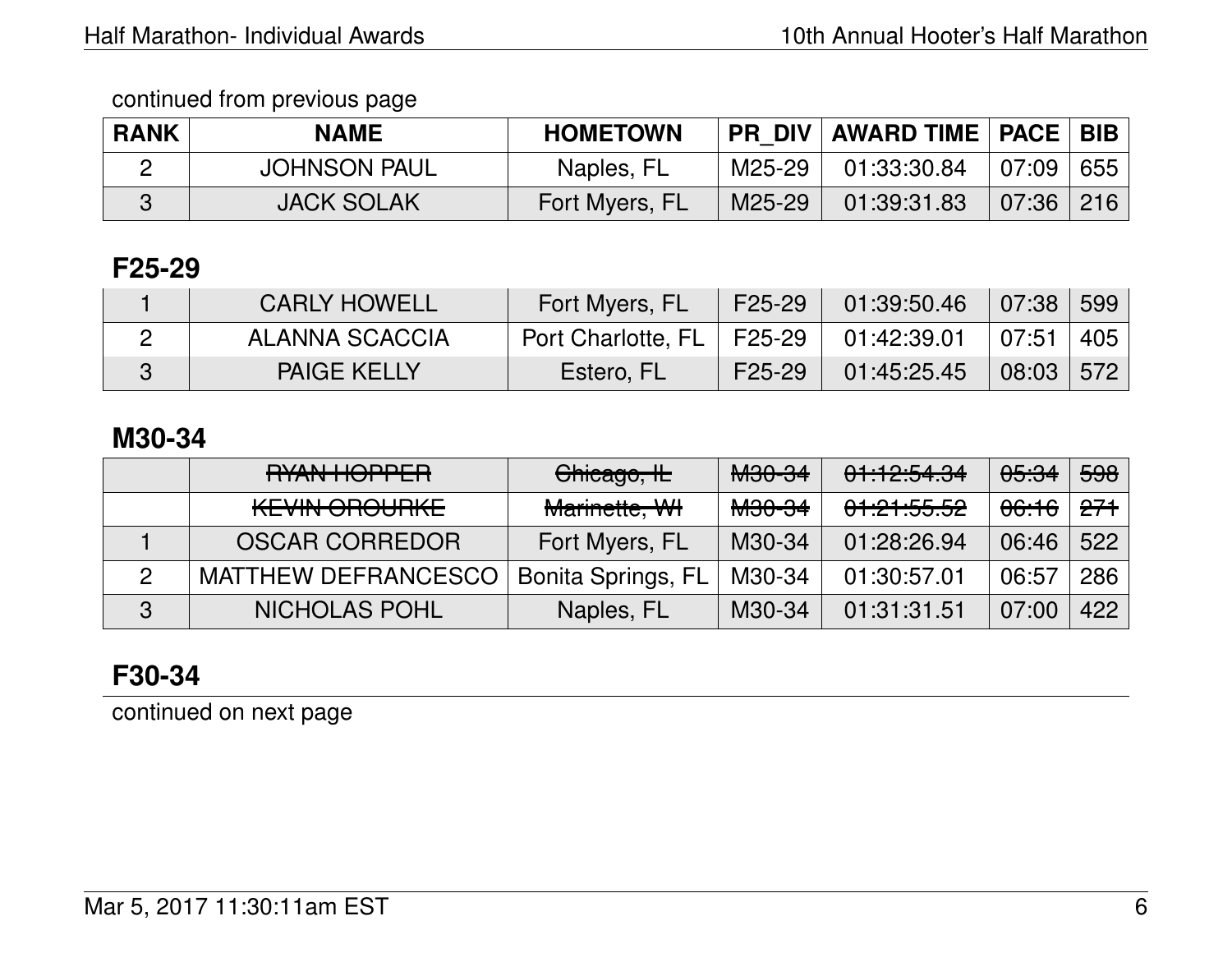| <b>RANK</b> | <b>NAME</b>          | <b>HOMETOWN</b>  |                     | PR_DIV   AWARD TIME   PACE   BIB |               |     |
|-------------|----------------------|------------------|---------------------|----------------------------------|---------------|-----|
|             | <b>HOLLY KISTLER</b> | Naples, FL       | F <sub>30</sub> -34 | 01:42:02.05                      | 07:48         | 386 |
|             | <b>ELISSA ROSEN</b>  | Denver, CO       | F30-34              | 01:45:51.37                      | $08:05$   570 |     |
|             | <b>CARLA FOWELL</b>  | Lehigh Acres, FL | F30-34              | 01:48:19.35                      | 08:17         | 114 |

# **M35-39**

| <u>EL AVIO DELLEODIAIL</u><br>LAVIV I LLLLVIIIII | Saint Louis, MO | <del>M35-39</del> | 01:23:56.93 | <del>06:25</del> | $+67$ |
|--------------------------------------------------|-----------------|-------------------|-------------|------------------|-------|
| ROB STRONG                                       | Fort Myers, FL  | M35-39            | 01:26:51.15 | 06:38            | 606   |
| <b>RYAN KIRCHER</b>                              | Denver, CO      | M35-39            | 01:29:09.86 | 06:49            | 571   |
| <b>MIKE HAMMERSLEY</b>                           | Fort Myers, FL  | M35-39            | 01:31:48.48 | 07:01            | 190   |

# **F35-39**

| KATHY REPPERGER          | Cape Coral, FL                | <del>F35-39</del>   | 01:31:07.94 | <del>06:58</del> | $356$ |
|--------------------------|-------------------------------|---------------------|-------------|------------------|-------|
| <b>PRESLIE BARNES</b>    | Saint James City, FL   F35-39 |                     | 01:36:56.86 | $07:25$ 511      |       |
| <b>KELLY BRITTON</b>     | Lehigh Acres, FL              | F <sub>35</sub> -39 | 01:38:31.70 | 07:32            | 635   |
| <b>CHRISTY DANIELSON</b> | Fort Myers, FL                | F35-39              | 01:38:58.22 | 07:34            | 139   |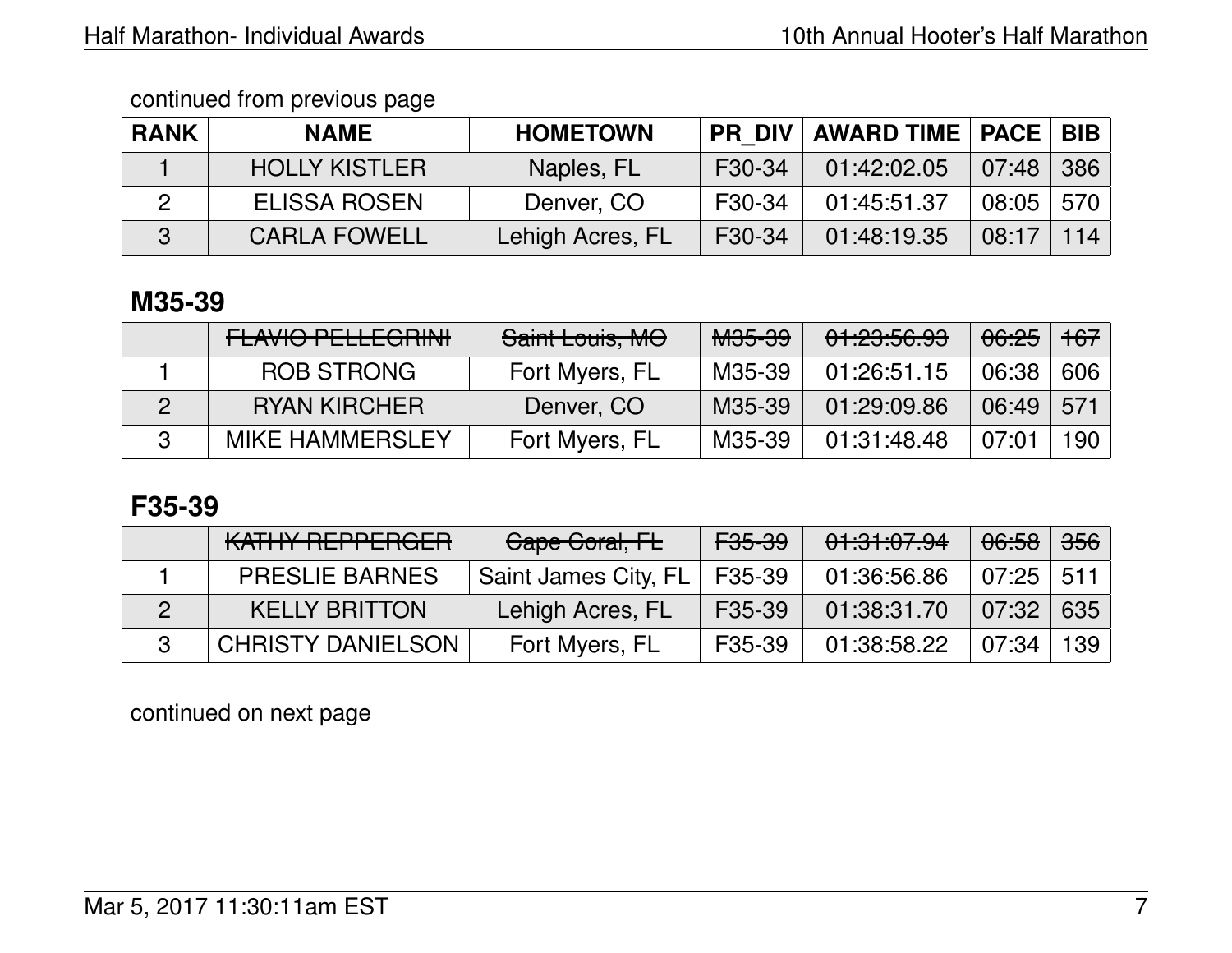| <b>RANK</b>    | <b>NAME</b>         | <b>HOMETOWN</b> | <b>PR DIV</b> | <b>AWARD TIME   PACE</b> |                  | <b>BIB</b> |
|----------------|---------------------|-----------------|---------------|--------------------------|------------------|------------|
| M40-44         |                     |                 |               |                          |                  |            |
|                | YANCEY PALMER       | Fort Myers, FL  | M40-44        | 01:25:49.27              | <del>06:34</del> | 552        |
|                | <b>RENE RAMIREZ</b> | Fort Myers, FL  | M40-44        | 01:38:46.54              | 07:33            | 229        |
| $\overline{2}$ | <b>KERRY WAYNE</b>  | Naples, FL      | M40-44        | 01:40:00.13              | 07:39            | 513        |
| ດ              | <b>MICHAEL REED</b> | Estero, FL      | M40-44        | 01:42:50.23              | 07:52            | 412        |

### **F40-44**

| <b>FLORENCE CRAWFORD</b> | Fort Myers, FL            | F40-44 | 01:36:56.45 | <del>07:25</del> | <del>678</del> |
|--------------------------|---------------------------|--------|-------------|------------------|----------------|
| <b>BETH SCHADD</b>       | <b>Bonita Springs, FL</b> | F40-44 | 01:41:53.88 | 07:47            | 391            |
| <b>DANA ESPOSITO</b>     | Fort Myers, FL            | F40-44 | 01:44:31.89 | 07:59            | 624            |
| <b>HEATHER CATLIN</b>    | Naples, FL                | F40-44 | 01:46:05.90 | 08:06            | 488            |

## **M45-49**

| MIQUATI MOUILOU<br><u>MIUTALL MUTUUT</u> | Fort Myers, FL | M45-49 | 01:24:55.29 | 06:29 | 497 |
|------------------------------------------|----------------|--------|-------------|-------|-----|
| <b>SCOTT KASHMAN</b>                     | Cape Coral, FL | M45-49 | 01:34:41.40 | 07:14 |     |
| <b>PATRICK DUNCAN</b>                    | Cape Coral, FL | M45-49 | 01:42:46.84 | 07:51 | 491 |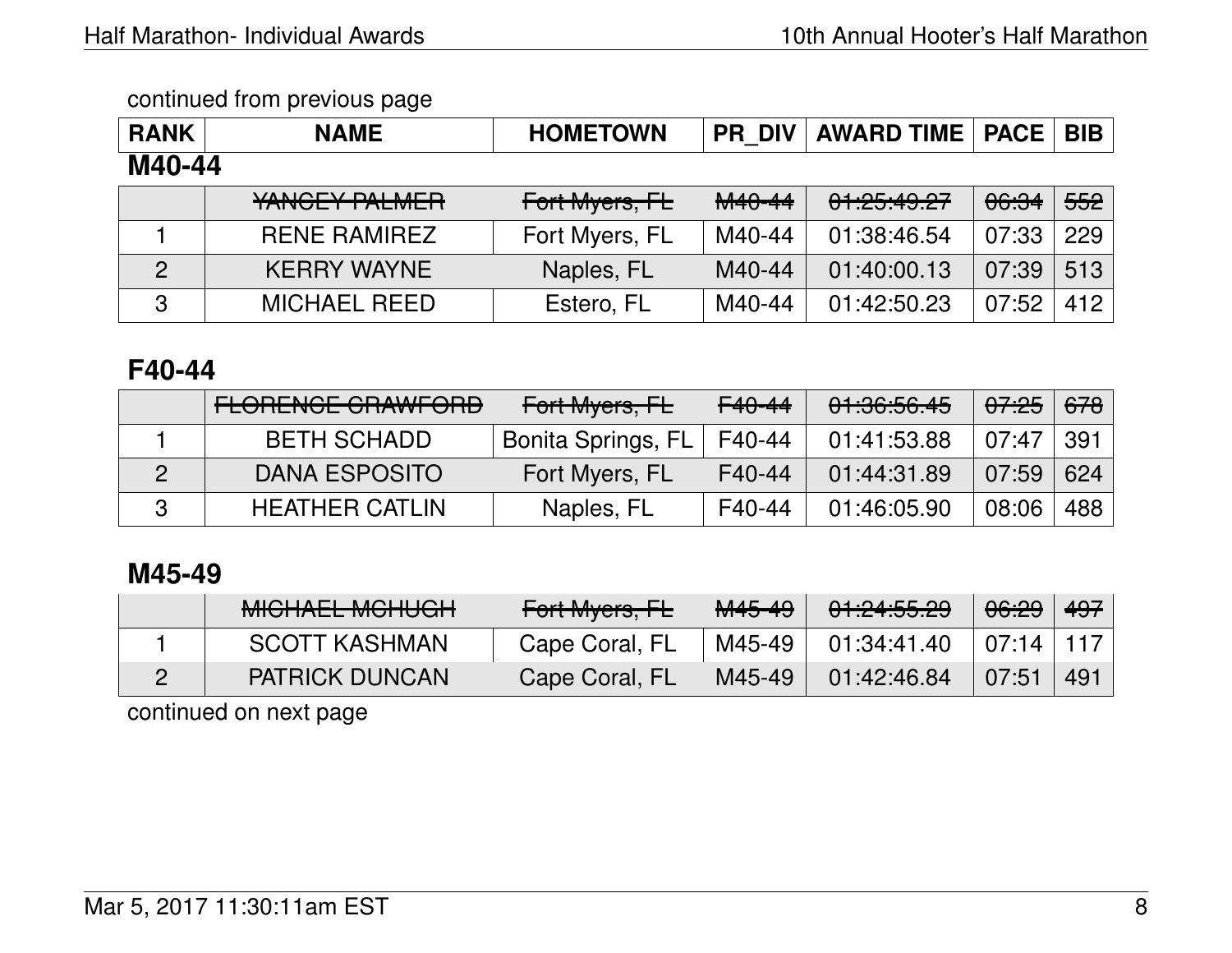| <b>RANK</b> | <b>NAME</b>         | <b>HOMETOWN</b> | PR_DIV   AWARD TIME   PACE   BIB |           |  |
|-------------|---------------------|-----------------|----------------------------------|-----------|--|
|             | <b>JUAN BENDECK</b> | Fort Myers, FL  | $M45-49$ 01:43:16.24             | 07:54 612 |  |

### **F45-49**

| <b>DONNA HICKEY</b>     | Fort Myers, FL  | F45-49 | 01:46:45.16 | 08:09 | 52  |
|-------------------------|-----------------|--------|-------------|-------|-----|
| <b>CHRISTINA COOGAN</b> | Punta Gorda, FL | F45-49 | 01:47:05.58 | 08:11 | 268 |
| <b>JULIE LOVING</b>     | Kankakee, IL    | F45-49 | 01:49:29.62 | 08:22 | 133 |

#### **M50-54**

|   | <b>DANIEL CRONEN</b>                             | <b>Fort Myers Beach, FL</b> | <del>M50-54</del> | 01:29:46.04                        | <del>06:52</del> | <del>594</del> |
|---|--------------------------------------------------|-----------------------------|-------------------|------------------------------------|------------------|----------------|
|   | <b>TED DI ANII/FNIOLIID</b><br>TER PEANNENOLIII. | Naples, FL                  | <del>M50-54</del> | 0.1,00.50,00<br><u>UT.CJ.JU.JJ</u> | <del>06:53</del> | <del>378</del> |
|   | <b>MICHAEL FLOWERS</b>                           | Punta Gorda, FL             | M50-54            | 01:39:47.53                        | 07:38            | 300            |
|   | <b>JOHN SCOTT</b>                                | Cape Coral, FL              | M50-54            | 01:40:06.01                        | 07:39            | 559            |
| 3 | <b>MIKE SHEPPARD</b>                             | Cape Coral, FL              | M50-54            | 01:42:05.55                        | 07:48            | 388            |

#### **F50-54**

| $MTTV$ $\cap$ $M\cap V$ | $\Gamma$ aut Muana $\Gamma$ | $\Gamma$ $\Gamma$ $\cap$ $\Gamma$ $\Lambda$ | 0.1.07.0010             | $\Omega$ . $\Omega$ . $\Omega$ | <del>526</del> ∣ |
|-------------------------|-----------------------------|---------------------------------------------|-------------------------|--------------------------------|------------------|
| TALL UNWODT             | TUITIVIYUIS, IE             | TJU-J <del>I</del>                          | <del>טהטה. זכה וט</del> | 07.CT                          |                  |
| continued on next page  |                             |                                             |                         |                                |                  |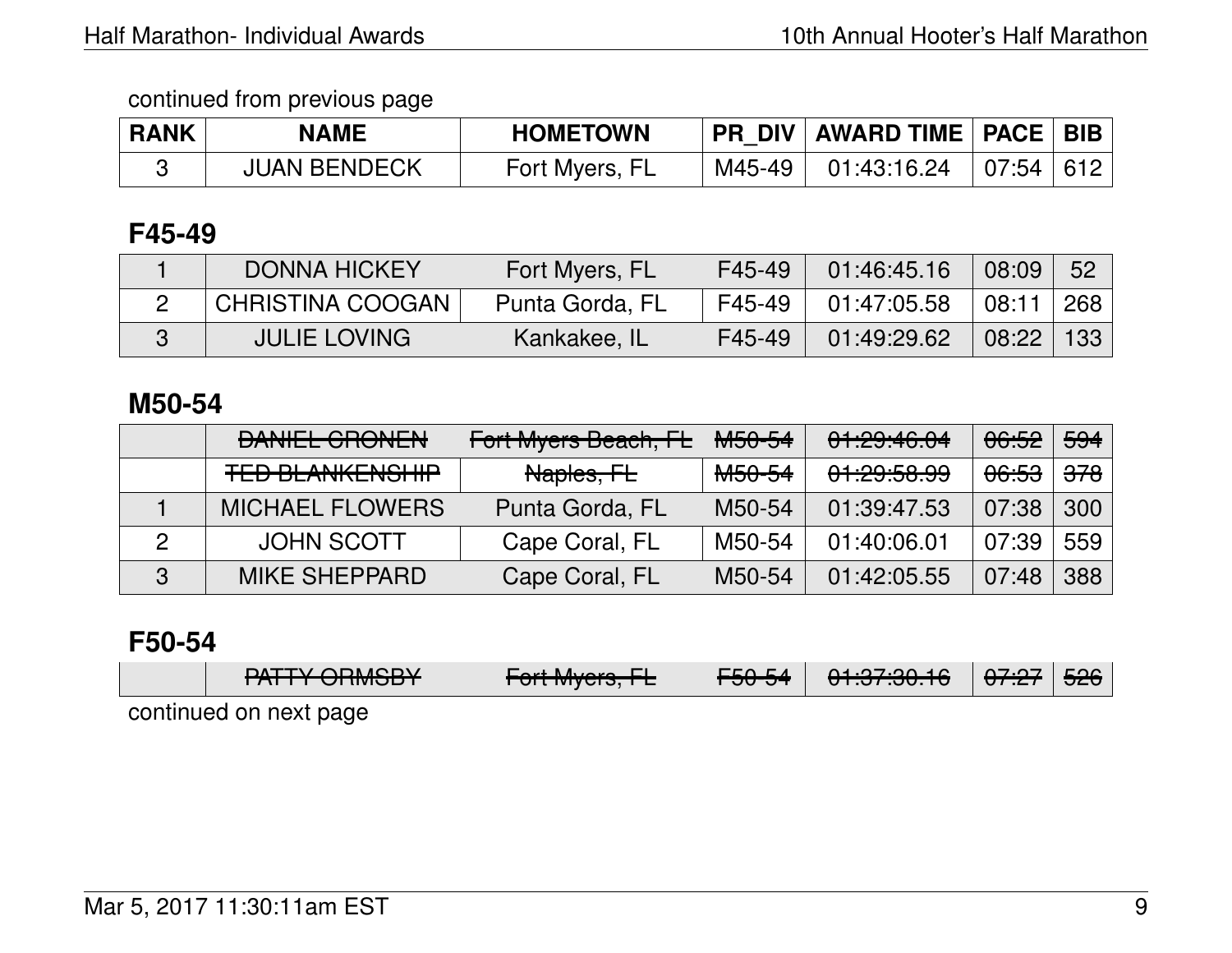| <b>RANK</b> | <b>NAME</b>                 | <b>HOMETOWN</b> | <b>PR DIV</b>     | <b>AWARD TIME   PACE</b> |                  | <b>BIB</b>     |
|-------------|-----------------------------|-----------------|-------------------|--------------------------|------------------|----------------|
|             | <del>O. FUENTES</del>       | Cape Coral, FL  | <del>F50-54</del> | 01:45:07.52              | <del>08:02</del> | <del>312</del> |
|             | <b>JACQUELINE CONRECODE</b> | Naples, FL      | F50-54            | 01:52:25.73              | 08:35            | 665            |
| 2           | <b>KAREN LESLEY</b>         | Fort Myers, FL  | F50-54            | 01:56:44.09              | 08:55            | 490            |
| 3           | ANGELA JONES-REUS           | Athens, GA      | F50-54            | 01:58:45.76              | 09:04            | 326            |

## **M55-59**

| DALIL VIIOFIZ<br><u>TAUL NUJLIY</u> | Naples, FL      | <del>M55-59</del> | 01:27:07.61 | 06:40 | $\sqrt{274}$ |
|-------------------------------------|-----------------|-------------------|-------------|-------|--------------|
| <b>TONY BURKETT</b>                 | Cape Coral, FL  | M55-59            | 01:41:57.45 | 07:47 | 671          |
| <b>GARY ETTINGER</b>                | Punta Gorda, FL | M55-59            | 01:44:49.59 | 08:01 | 281          |
| <b>GEORGE A. PACHECO</b>            | Fort Myers, FL  | M55-59            | 01:46:33.37 | 08:09 | 656          |

### **F55-59**

| <u>DAM WALTED</u><br>LAW WALLET | Cologne, MN    | <del>F55-59</del> | 01:36:20.22 | <del>07:22</del> | 62  |
|---------------------------------|----------------|-------------------|-------------|------------------|-----|
| <b>CINDY MATTHES-LOY</b>        | Fort Myers, FL | F55-59            | 01:45:56.04 | 08:06            | 475 |
| LINDA MILLER                    | Wellington, FL | F55-59            | 01:47:26.40 | 08:13            | 445 |
| <b>AMBER CROWLEY</b>            | Naples, FL     | F55-59            | 01:50:45.40 | 08:28            | 137 |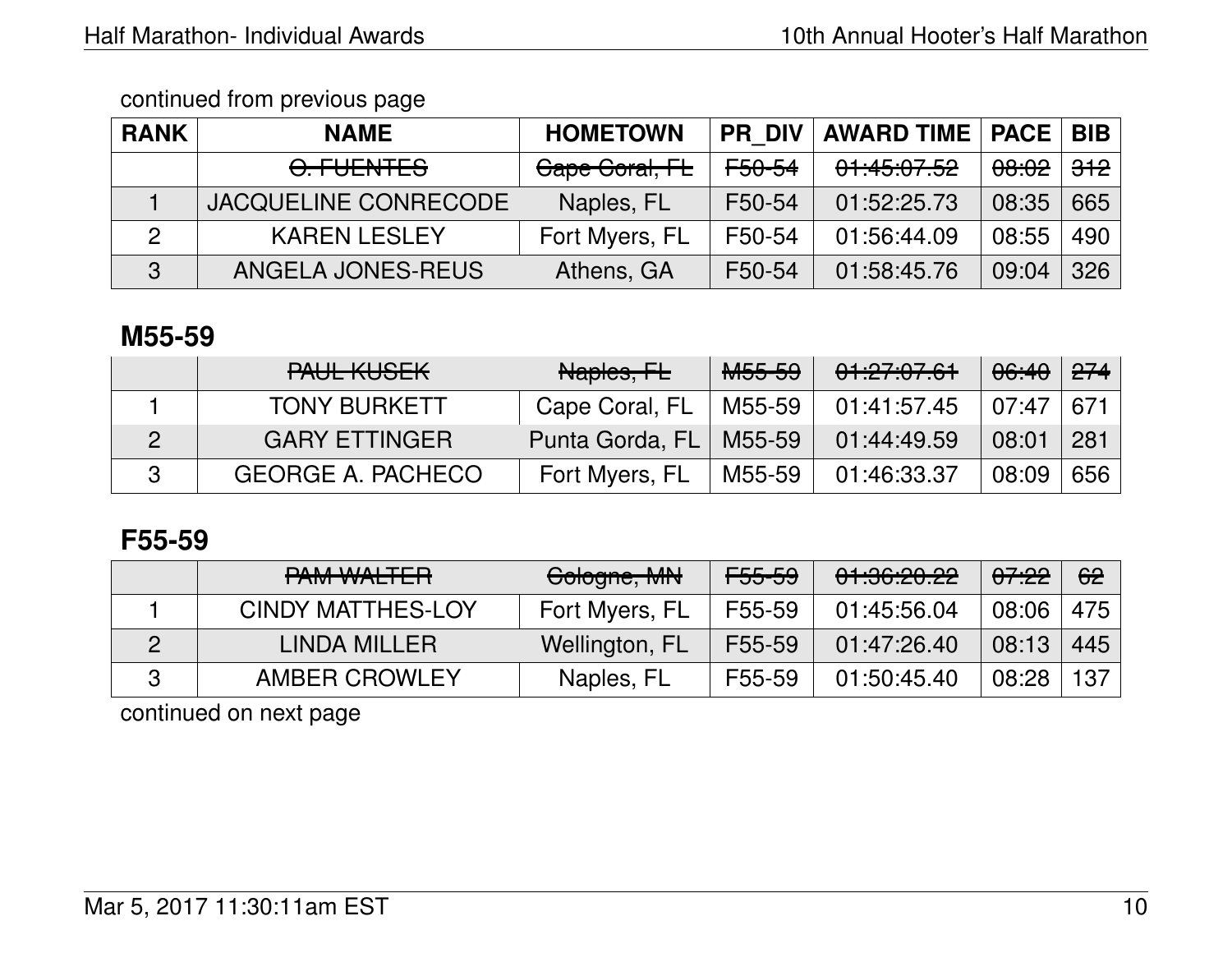| <b>NAME</b><br><b>RANK</b> | <b>HOMETOWN</b> | <b>DIV</b><br>PR | <b>AWARD TIME   PACE  </b> |  | <sub>BIB</sub> |
|----------------------------|-----------------|------------------|----------------------------|--|----------------|
|----------------------------|-----------------|------------------|----------------------------|--|----------------|

### **M60-64**

|               | S. MARK COURTNEY                                   | Grove City, PA          | <b>M60-64</b>               | 01:34:01.72                        | 07.11            | $\frac{1}{271}$ |
|---------------|----------------------------------------------------|-------------------------|-----------------------------|------------------------------------|------------------|-----------------|
|               | DADEDT DEFDANIAFRAA<br><b>UQDENT DEL IMITOLOUU</b> | Bonita Springs, FL      | <del>M60-64</del>           | 0.1.05.10EZ<br><del>u .uu.uu</del> | <del>07:19</del> | 207             |
|               | <b>TOM SAGINAK</b>                                 | <b>Findley Lake, NY</b> | $MCO$ $CA$<br><b>NUV-04</b> | 0.11014E<br>TT.TZ.TJ.U             | <del>07:51</del> | $\frac{1}{272}$ |
|               | <b>CRAIG HARRINGTON</b>                            | Me Gool, MS             | M60-64                      | 01:44:29.52                        | <del>07:59</del> | $\frac{1}{227}$ |
|               | <b>IAIN JOHNSTONE</b>                              | Cape Coral, FL          | M60-64                      | 01:47:38.53                        | 08:14            | 648             |
| $\mathcal{P}$ | <b>JIM STONE</b>                                   | North Fort Myers, FL    | M60-64                      | 01:54:41.09                        | 08:46            | 668             |
| 3             | <b>FRANK VECCHIONE</b>                             | Fort Myers, FL          | M60-64                      | 01:54:53.94                        | 08:47            | 524             |

# **F60-64**

| <b>KAREN MILES</b>                                  | Fort Myers, FL       | F60-64 | <u>םפ ספידפי דם</u><br>50.00. <u>IO.TU</u> | <del>07:28</del>              | <del>555</del> |
|-----------------------------------------------------|----------------------|--------|--------------------------------------------|-------------------------------|----------------|
| MADIAN COANIT<br><u>MALILAN ULIANT</u>              | Stratford, Canada    | F60-64 | 0.11000107<br><del>01.40.21.07</del>       | <del>07:54</del>              | <del>650</del> |
| MALIO A MAQNIEILL<br><b>MAUTIA MAUTELE</b>          | Fort Myers Beach, FL | F60-64 | 01:50:45.11                                | ഛഹ<br>$\overline{\mathbf{U}}$ | 270            |
| DEDDA QUDICMAN<br><b>DEDITION OF BUILDING AT A</b>  | Gape Goral, FL       | F60-64 | 00.05.11.52<br><u>UZ.UJ.TT.JJ</u>          | <del>09:34</del>              | <del>35</del>  |
| <u>MADII VALDI IADTE</u><br><b>MATHETIN DUALITE</b> | Naples, FL           | F60-64 | <u>,00.07.00 0.4</u><br>02.UL.UU.JT        | <del>09:45</del>              | 432            |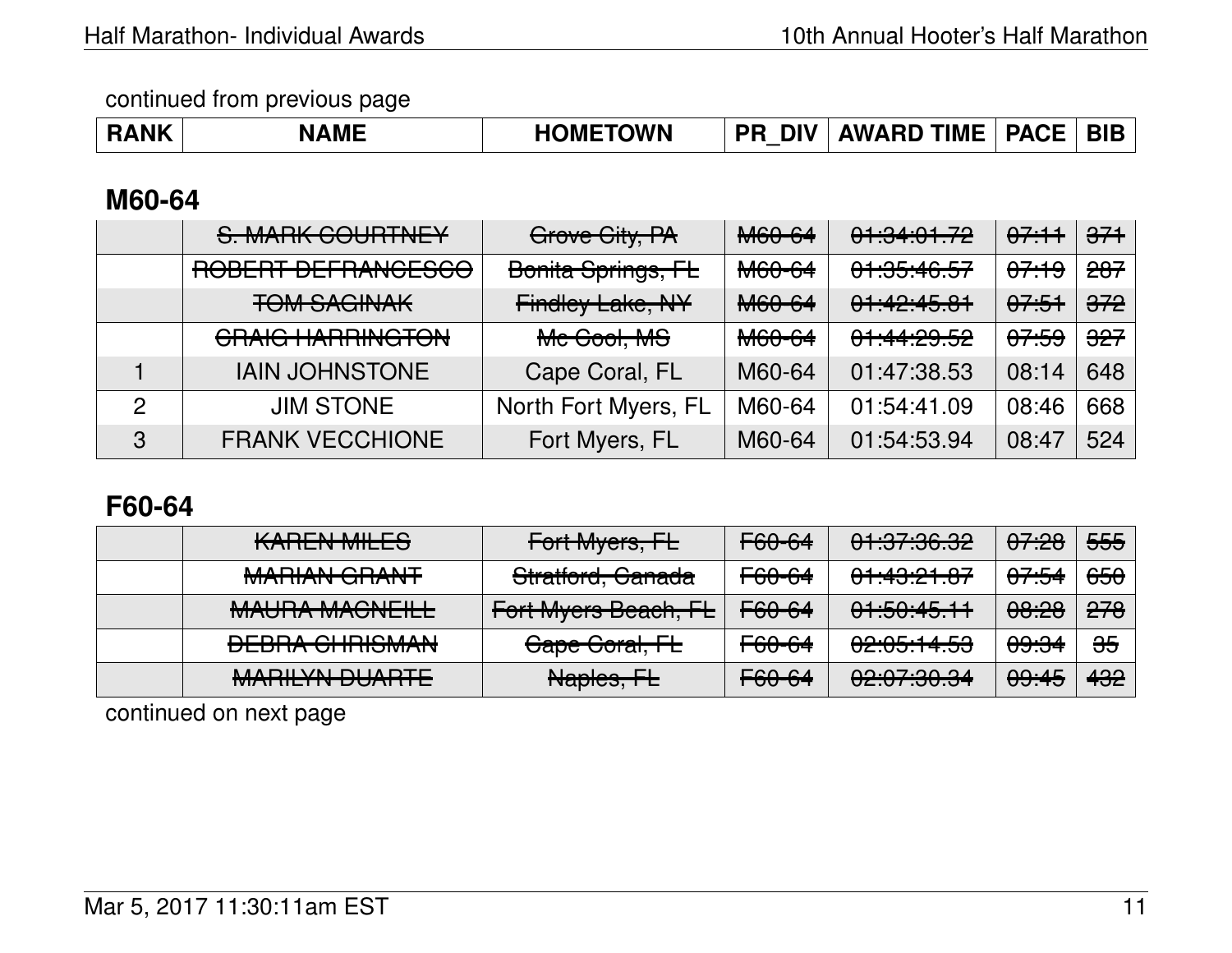| <b>RANK</b> | <b>NAME</b>              | <b>HOMETOWN</b>      | <b>PR DIV</b> | <b>AWARD TIME   PACE   BIB  </b> |             |                  |
|-------------|--------------------------|----------------------|---------------|----------------------------------|-------------|------------------|
|             | <b>VASILIKI LEMPESIS</b> | Naples, FL           | F60-64        | 02:07:48.32                      | 09:46       | 496              |
|             | LINDA HIBBEN             | Naples, FL           | F60-64        | 02:10:40.43                      | $09:59$ 370 |                  |
|             | <b>JANICE MELVIN</b>     | North Fort Myers, FL | F60-64        | 02:16:49.97                      | 10:27       | 109 <sup>°</sup> |

# **M65-69**

| <b>BRUCE ANDREWS</b> | Brooklyn, MI   | M65-69 | 01:47:55.37 | 08:15 | $\mid$ 338 $\mid$ |
|----------------------|----------------|--------|-------------|-------|-------------------|
| <b>JOHN KELLER</b>   | Lexington, MA  | M65-69 | 01:49:15.04 | 08:21 | 205               |
| <b>JOHN MAGNUSON</b> | Saint Paul, MN | M65-69 | 01:51:47.67 | 08:33 | 483               |

### **F65-69**

| C.J. QUIGGLE        | Fort Myers, FL | F65-69 | 02:27:53.40 | 11:18 |     |
|---------------------|----------------|--------|-------------|-------|-----|
| <b>RUTH NORRISH</b> | Eau Claire, WI | F65-69 | 02:45:10.37 | 12:37 | 85  |
| <b>MARY LEWIS</b>   | Fort Myers, FL | F65-69 | 03:18:38.06 | 15:10 | 505 |

### **M70-74**

|                           | <b>RICHARD OLITSKY</b> |  | $M70-74$ |  | $\sqrt{08:41}$ | 188 |  |
|---------------------------|------------------------|--|----------|--|----------------|-----|--|
| continuación portugalente |                        |  |          |  |                |     |  |